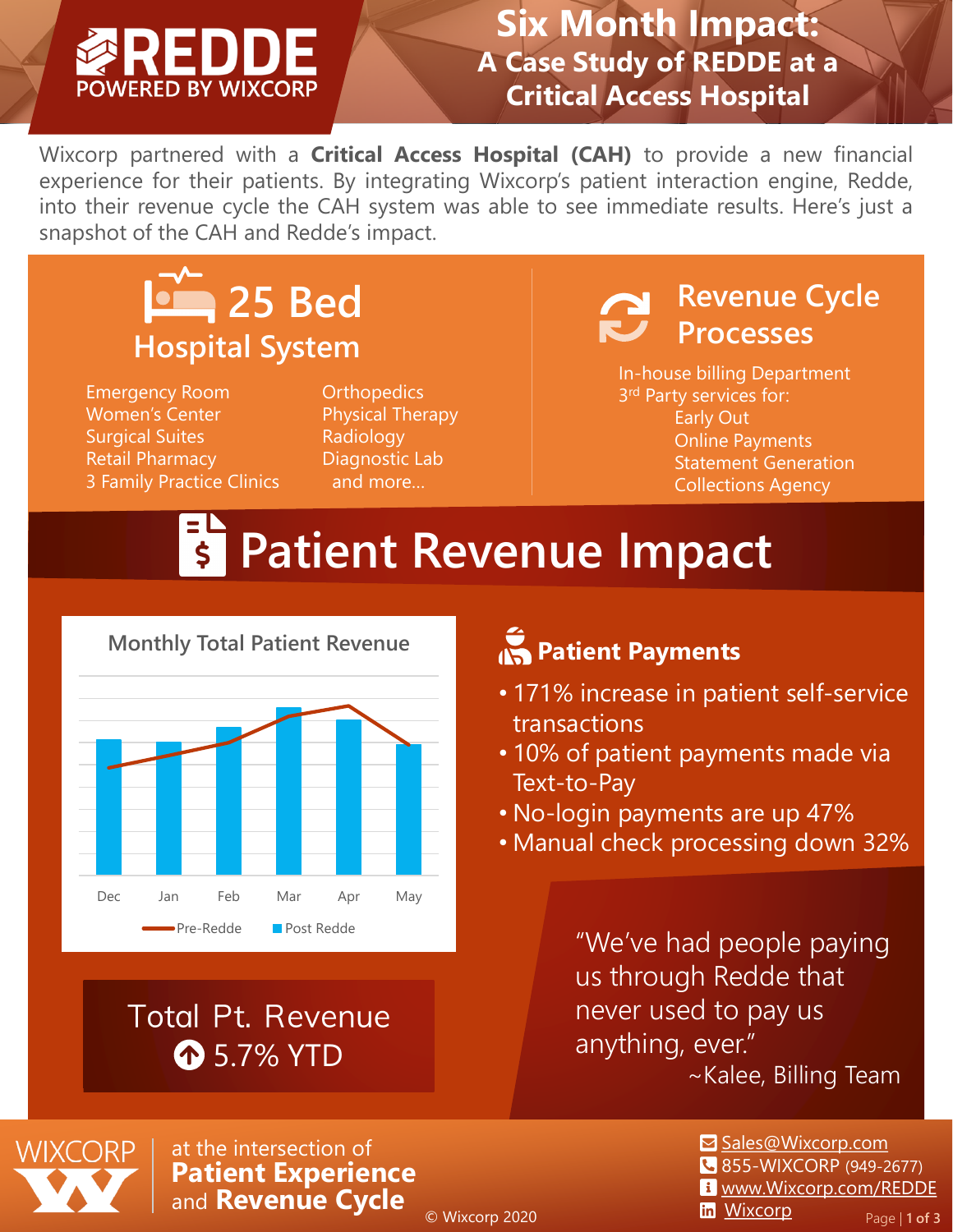

**Six Month Impact: A Case Study of REDDE at a Critical Access Hospital**

# **Patient AR Impact**



The CAH saw a drop of 9.5% in Total Invoices in their Patient AR. The CAH saw a drop of 10.7% in their Total Patient AR Balance.

### **Patient Payment Plans**



**97%**

Redde Payment Plan Transactions are Self-Serviced

107% Increase in payment plan creation

4% of Total Patient AR is on a payment plan



at the intersection of **Patient Experience**  and **Revenue Cycle**

© Wixcorp 2020

**⊠** [Sales@Wixcorp.com](mailto:Sales@Wixcorp.com?subject=I%20would%20like%20to%20learn%20more%20about%20Redde) 855-WIXCORP (949-2677)

- [www.Wixcorp.com/REDDE](http://www.wixcorp.com/REDDE)
- **in** [Wixcorp](http://www.linkedin.com/company/wixcorp) Page | 2 of 3